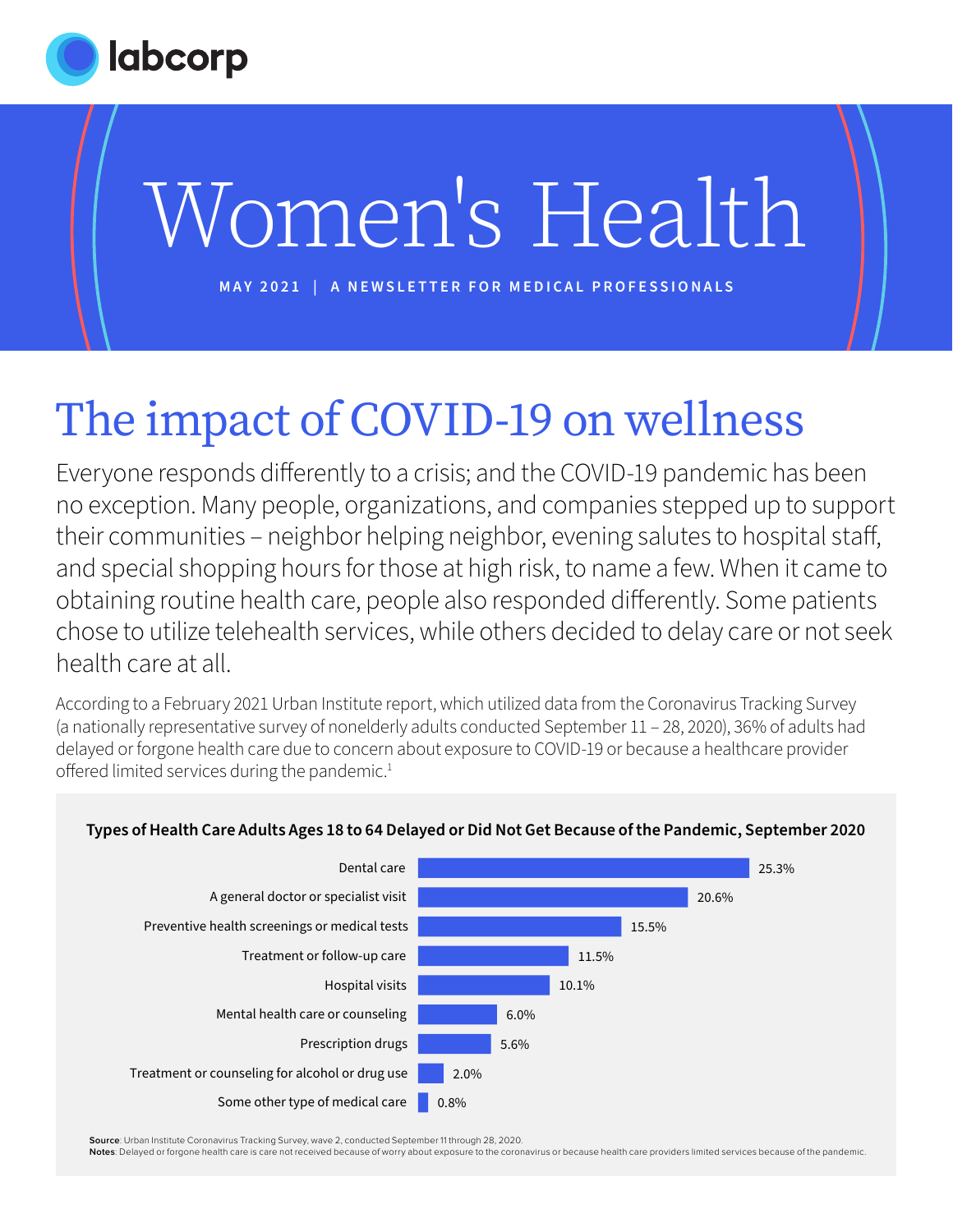Of the adults who had delayed or forgone health care, 76% had one or more chronic health conditions (see table 1). "Nearly one in three adults who delayed or went without care reported it negatively affected their health, ability to work, or ability to perform other daily activities, highlighting the detrimental ripple effects of delaying or forgoing care on overall health, functioning, and well-being."1

#### **Table 1. Presence of Chronic Health Conditions among Adults Ages 18 to 64 Delaying or Forgoing Health Care, September 2020**

| <b>Chronic health conditions</b>                                           | <b>Percent</b> |
|----------------------------------------------------------------------------|----------------|
| Has a chronic health condition                                             | 76             |
| Has a physical health condition                                            | 67.9           |
| Obesity                                                                    | 34.7           |
| High cholesterol                                                           | 29.4           |
| Hypertension                                                               | 28.9           |
| Some form of arthritis, rheumatoid arthritis, gout, lupus, or fibromyalgia | 20.5           |
| Asthma                                                                     | 13.6           |
| Diabetes (excluding gestational or prediabetes)                            | 10.1           |
| Chronic obstructive pulmonary disease, emphysema, or chronic bronchitis    | 4.9            |
| Coronary heart disease, angina, heart attack, or other heart condition     | 4.9            |
| Cancer                                                                     | 4.1            |
| Chronic kidney disease                                                     | 3.2            |
| Stroke                                                                     | $\overline{2}$ |
| Liver disease, including cirrhosis                                         | $\overline{2}$ |
| Dementia, including Alzheimer's disease                                    | 0.9            |
| Cystic or pulmonary fibrosis                                               | 0.8            |
| Sickle cell disease or thalassemia                                         | 0.4            |
| Has a mental health condition                                              | 36.4           |
| Any type of anxiety disorder                                               | 28.4           |
| Any type of depression                                                     | 26.4           |
| Any other type of mental health condition                                  | 8.5            |

**Source**: Urban Institute Coronavirus Tracking Survey, wave 2, conducted September 11 through 28, 2020.

Notes: N = 1,510 adults. Delayed or forgone health care is care not received because of worry about exposure to the coronavirus or because health care providers limited services because of the pandemic.

#### **Bringing patients back to care**

As more people become vaccinated and therefore may feel more comfortable to venture out, efforts may still be needed to bring patients back to routine and preventative care. Stories, blogs, and articles have reported instances where patients have experienced detrimental effects of delayed or foregone care.<sup>2,3</sup> So it is important that patients, especially those with chronic conditions, resume seeing their health care provider.<sup>1</sup>